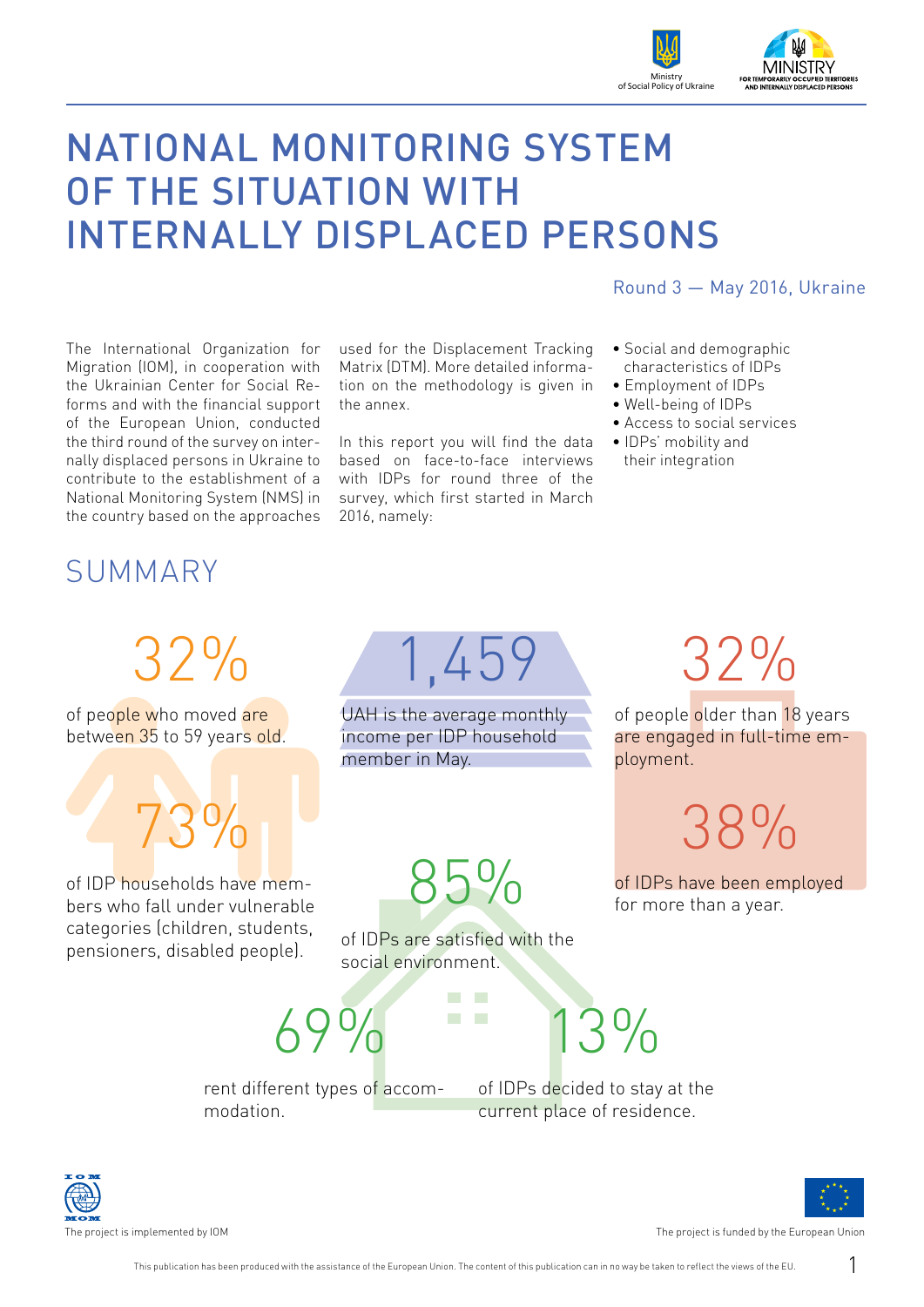

## SOCIAL AND DEMOGRAPHIC CHARACTERISTICS OF IDPS

During the survey, respondents were asked about all household members who live with them, so the information on age, sex and social status of household members of surveyed IDPs was received.

*The demographic characteristics of IDPs remained almost unchanged in all three rounds.* Thus, the sex disaggregation of IDP household members over three rounds is presented in figure 1. The prevalence of women is steady in all rounds of the NMS survey with a 57% share of women and 43% share of men among IDP household members. The figures are close to the State Statistics Service's estimates for the general population of 46% men and 54% women<sup>1</sup>.

As per figure, the largest share of people who moved are the age group from 35 to 59 years old (32% in the third round), followed by the 18 to 34 age group with 26%. These two categories make up 58% of people of an employable age (18-59 years)<sup>2</sup>.



#### Figure 2. Age disaggregation of surveyed IDP household members, %



<sup>1</sup> According to data as of January 1, 2016, as estimated by State Statistics Service of Ukraine based on administrative data and latest census data

http://ukrstat.gov.ua/operativ/operativ2007/ds/nas\_rik/nas\_u/nas\_rik\_u.html

<sup>2</sup> According to data as of January 1, 2016, as estimated by State Statistics Service of Ukraine based on administrative data and latest census data, the share of people at employable age makes up about 60% http://ukrstat.gov.ua/operativ/operativ2007/ds/nas\_rik/nas\_u/nas\_rik\_u.html



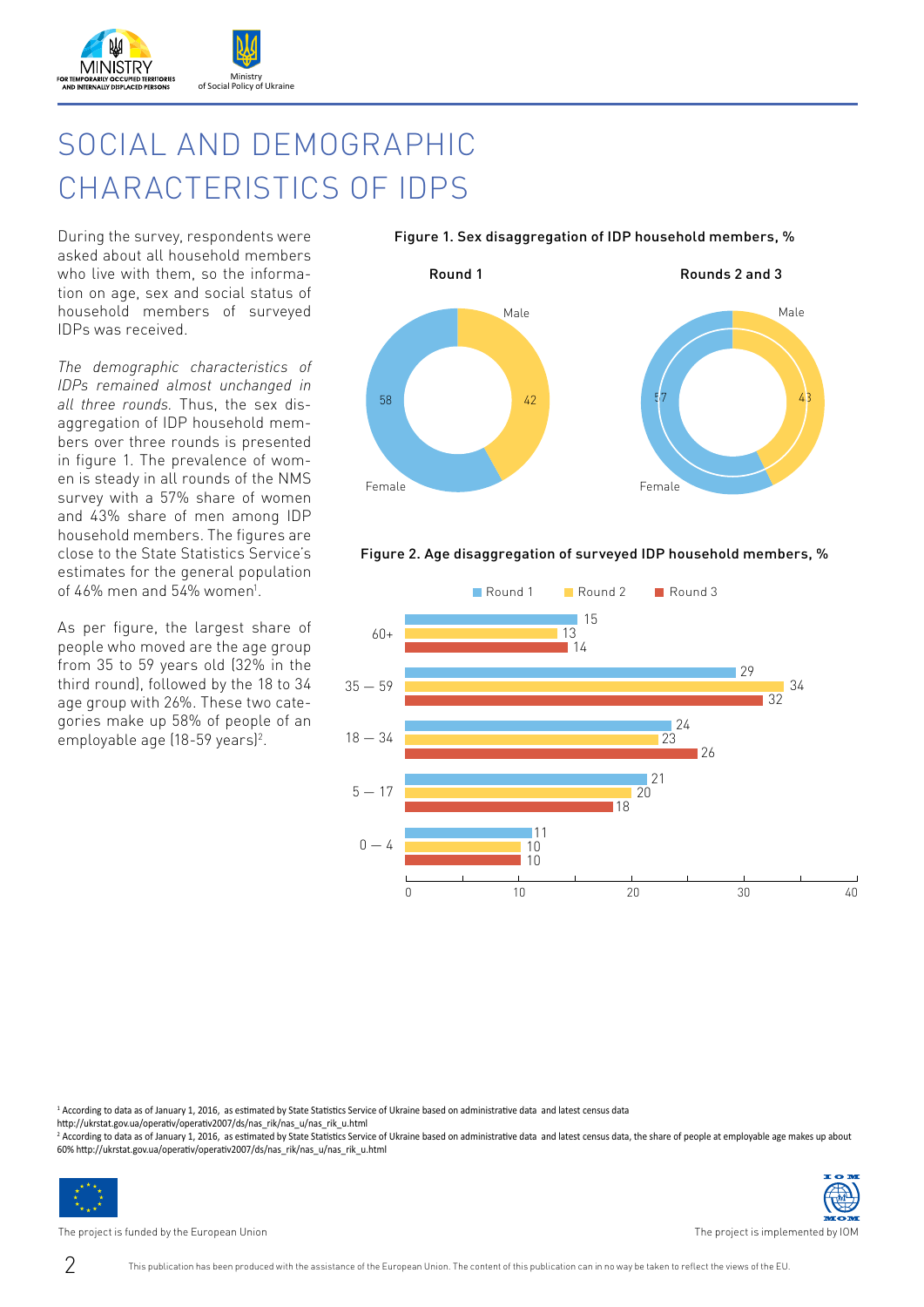

Socially vulnerable groups needing priority assistance from the state include: pensioners, the disabled, families with children, orphaned children, youth, women, the unemployed, victims of the Chernobyl accident, poor people, and marginalized sections of the population (homeless, addicted to alcohol and drug addicts).

Figure 3. Children in the family, %

Round 1

Without children

Without children

Without children

55 45

52 48

47 53

Round 3

Round 2

With children

With children

With children

#### Table 1. Households with members of vulnerable categories (children, students, pensioners, disabled people), % of surveyed households

|                                                        | Round 1 | Round 2 | Round 3 |
|--------------------------------------------------------|---------|---------|---------|
| Households with members<br>of vulnerable categories    | X1      | 73.     |         |
| Households with members<br>of no vulnerable categories |         | 27      |         |

#### Table 2. IDP households with pensioners as household members, % of surveyed households

|                                                                                         | Round 1 | Round 2 | $\blacksquare$ Round 3 |
|-----------------------------------------------------------------------------------------|---------|---------|------------------------|
| Households with working/non-working<br>retired pensioners<br>(according to respondents) |         | 29      |                        |

#### Table 3. Households with disabled persons (1-3 groups, disabled since childhood), % of surveyed households, % of surveyed households

|                                     | Round 1 | Round 2 Round 3 |  |
|-------------------------------------|---------|-----------------|--|
| Households with disabled persons    |         |                 |  |
| Households with no disabled persons | 86      | 90.             |  |

#### Figure 4. Households with children, % of surveyed households



#### Table 4. Households with students, % of surveyed households

|                             | Round 1 Round 2 | Round 3 |
|-----------------------------|-----------------|---------|
| Households with students    |                 |         |
| Households with no students |                 | 95      |

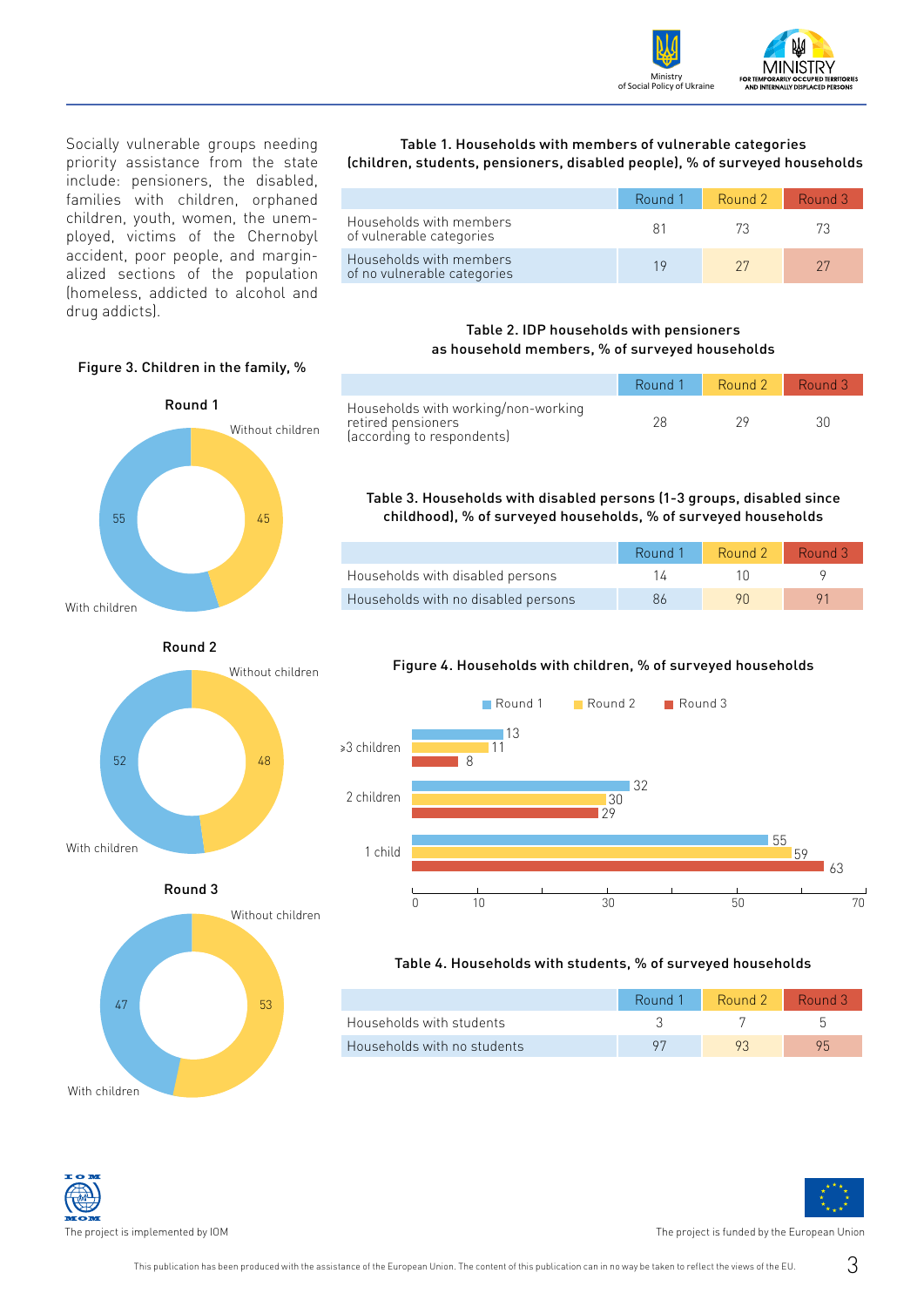

#### *With regard to social characteristics, certain changes have been observed*

IDPs engaged in full-time employment — 32% in the third round (Table 8) — represent a plurality based on the social status of respondents in the IDP households over the age of 18. The unemployed (that is without work, but available for work and seeking work) account for 15% of IDPs in the third round, and less than a half of them receive unemployment benefits. During the observation period, there was a steady increase (by 4% each round from 24% to 32%) in the share of people who work fulltime. At the same time, the share of unemployed without unemployment benefits decreased by six per cent in the third round as compared to the first round (from 15% to 9%). This could suggest an improvement in employment opportunities for IDPs and social protection of unemployed IDPs.

#### Table 5. Distribution of households of surveyed IDPs by social status of 18+ respondents

| Social Status                                                                                 | Round 1 | Round 2       | Round 3 |
|-----------------------------------------------------------------------------------------------|---------|---------------|---------|
| In full-time employment                                                                       | 24      | 28            | 32      |
| In part-time employment                                                                       | 6       | 8             | 8       |
| Working retirement pensioners                                                                 |         | 2             |         |
| Self-employed                                                                                 |         |               |         |
| Non-working retirement pensioners                                                             | 20      | 22            | 22      |
| Unemployed without<br>unemployment benefits                                                   | 15      | 12            | 9       |
| Unemployed, receives<br>unemployment benefits                                                 | 5       | 5             | 6       |
| Do not work, receive pension<br>or benefits (disabled persons;<br>persons on maternity leave) | 16      | 13            | 13      |
| Unemployed (householder; students)                                                            | 11      | 7             | 7       |
| Other                                                                                         |         | $\mathcal{P}$ |         |





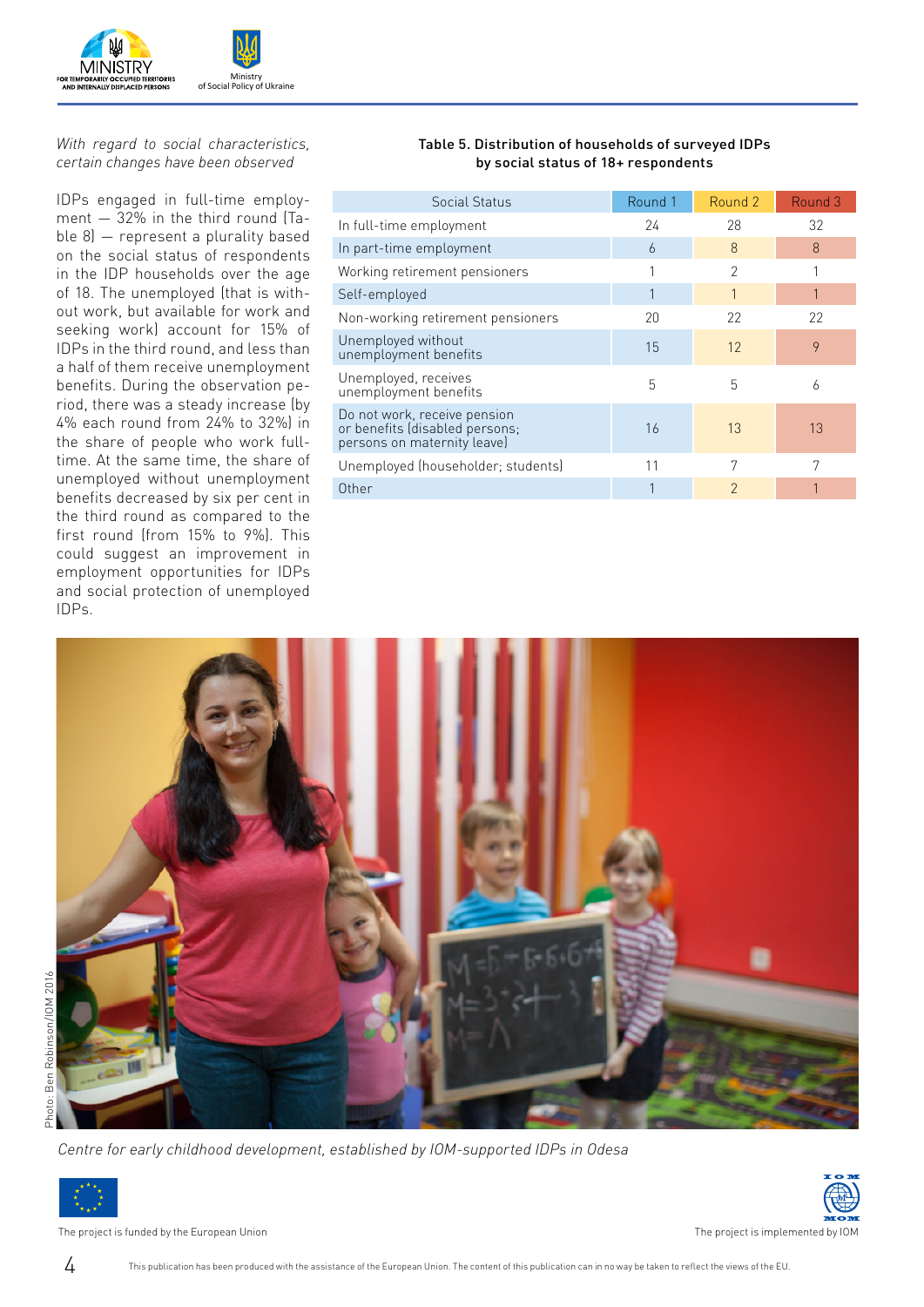

### EMPLOYMENT OF IDPS

Less than half of the IDP households surveyed have regular income from employment. In the third round, there is still an uptick of 5% in the share of IDPs who name a salary as one of the sources of income for their household and of 5% in the share of IDPs with irregular side jobs as compared to the first round. However, the second round had shown an increase of 8% from the first round in the share of irregular side jobs. Such fluctuations are not unusual for this income -generating modality (Table 6, please see Table 10 for a more detailed breakdown of income sources).

The involvement of IDPs in employment is quite low at the new places of residence. Thirty-five per cent of IDPs consider themselves as employed in the third round, or four per cent more than the relevant share in the first round of the survey (Table 7).

If we compare the structure of employment after displacement with the structure of employment before displacement for three rounds, we can note fluctuations in the share of people employed in activities related to industry (Table 8).

#### Table 6. IDPs citing income from employment as main income source of their households, %

| Household Income Source | Share of IDPs<br>with Relevant Income Source |         |         |  |
|-------------------------|----------------------------------------------|---------|---------|--|
|                         | Round 1                                      | Round 2 | Round 3 |  |
| Salary                  | 40                                           | 41      | 45      |  |
| Irregular side jobs     |                                              | 22      |         |  |

*Note. Respondents could select several options.* 

#### Table 7. Change in employment status after displacement, %

| Curently<br>employed | Employed before displacement |    |         |    |         |    |  |
|----------------------|------------------------------|----|---------|----|---------|----|--|
|                      | Round 1                      |    | Round 2 |    | Round 3 |    |  |
|                      | Yes                          | Νo | Yes     | No | Yes     | Νo |  |
| Yes                  | クワ                           |    | 28      |    |         |    |  |
| <b>No</b>            | 39                           | 30 | 34      | 34 | 28      | 37 |  |

#### Table 8. IDPs employed before and after displacement by sector of activity, %

| Sector of<br>Activity before | Share of people employed in the<br>relevant sector out of all people<br>employed before displacement |                |         | Share of people employed after<br>displacement out of those<br>engaged in the relevant sector |               |         |
|------------------------------|------------------------------------------------------------------------------------------------------|----------------|---------|-----------------------------------------------------------------------------------------------|---------------|---------|
| Displacement                 | Round 1                                                                                              | Round 2        | Round 3 | Round 1                                                                                       | Round 2       | Round 3 |
| Industry                     | 22                                                                                                   | 15             | 17      | 10                                                                                            | 12            | 17      |
| Transportation               | 4                                                                                                    | $\overline{5}$ | 3       | $\mathcal{P}$                                                                                 | $\mathcal{P}$ | 4       |
| Trade                        | 17                                                                                                   | 19             | 19      | 17                                                                                            | 19            | 19      |
| Services                     | 24                                                                                                   | 20             | 24      | 30                                                                                            | 28            | 26      |
| Construction                 | 4                                                                                                    | 4              | 6       | 7                                                                                             | 4             | 6       |
| Other                        | 28                                                                                                   | 10             | 6       | 34                                                                                            | 14            | 4       |
| Education                    |                                                                                                      | 9              | 10      |                                                                                               | 7             | 11      |
| Public<br>administration     |                                                                                                      | 12             | 11      |                                                                                               | 9             | 10      |
| Health care                  |                                                                                                      | 6              | 4       |                                                                                               | 4             | 3       |



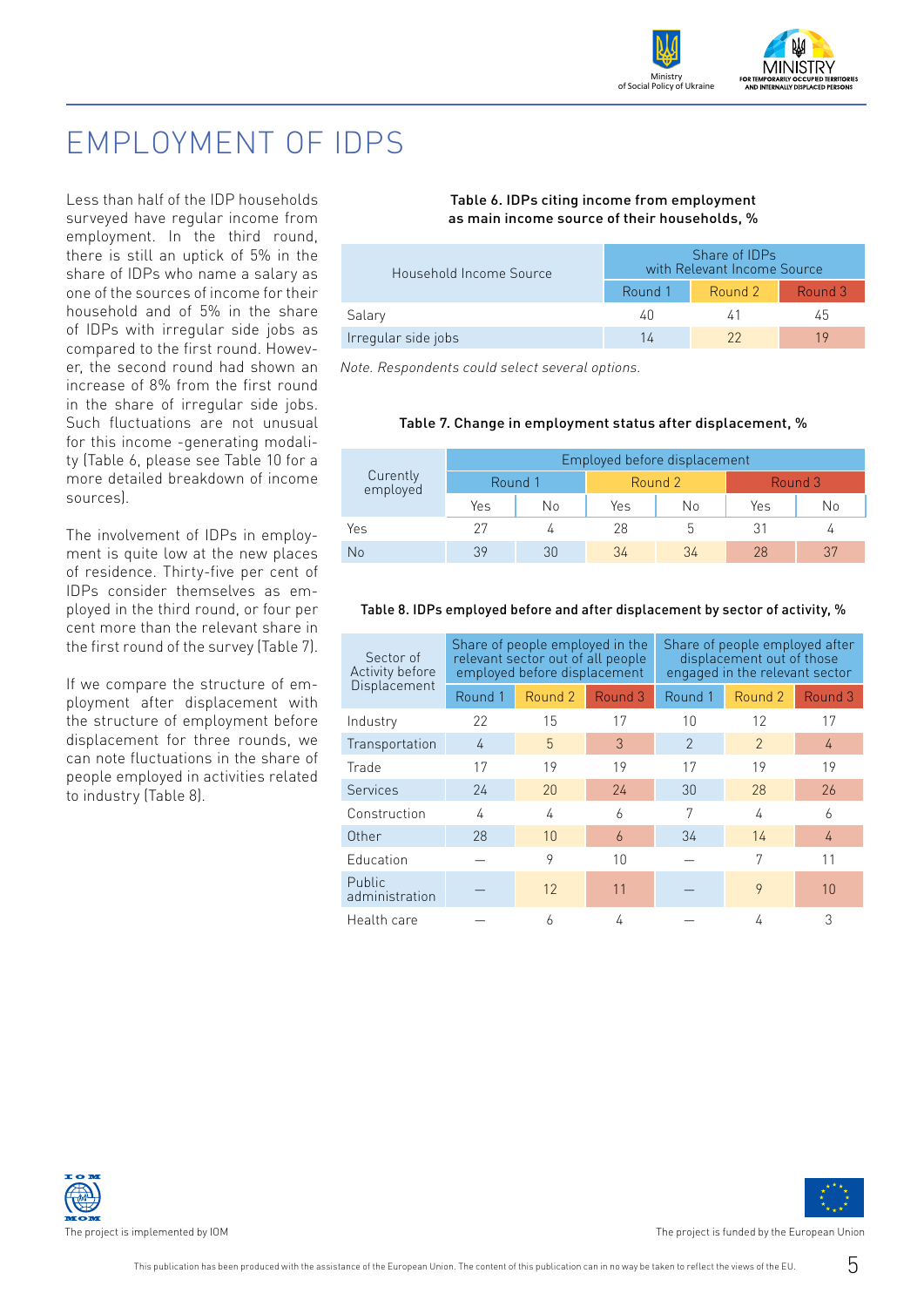

IDPs who managed to find a job after displacement mostly have stable jobs. Thirty-eight per cent in the third round have been in their current jobs for more than a year. The category of "more than one year in employment" is the largest one in this round followed by "from 6 months to one year" that had the highest value in the previous round (Figure 5).

Most IDPs who do not have a job reported the need for support in finding employment. The main type of possible solution that IDPs prefer is the direct provision of a job. Ten per cent of the unemployed are interested in starting their own business (Table 9).

#### Figure 5. IDPs employed after displacement by duration of employment, %



#### Table 9. IDPs who do not have jobs by type of preferred support, %

| Type of Support                          | Round 1 | Round 2 | Round 3 |
|------------------------------------------|---------|---------|---------|
| Retraining                               | 4       |         | Ô       |
| Employment                               | 39      | 31      | 38      |
| Support in establishment of own business | 7       | 10      | 10      |
| Consultation in employment center        | 4       | 4       |         |
| Other                                    |         | 3       | 3       |
| Do not need a job                        | 36      | 39      | 36      |
| Did not respond                          |         |         |         |



*IOM-supported IDP engaged in furniture production in Odesa*

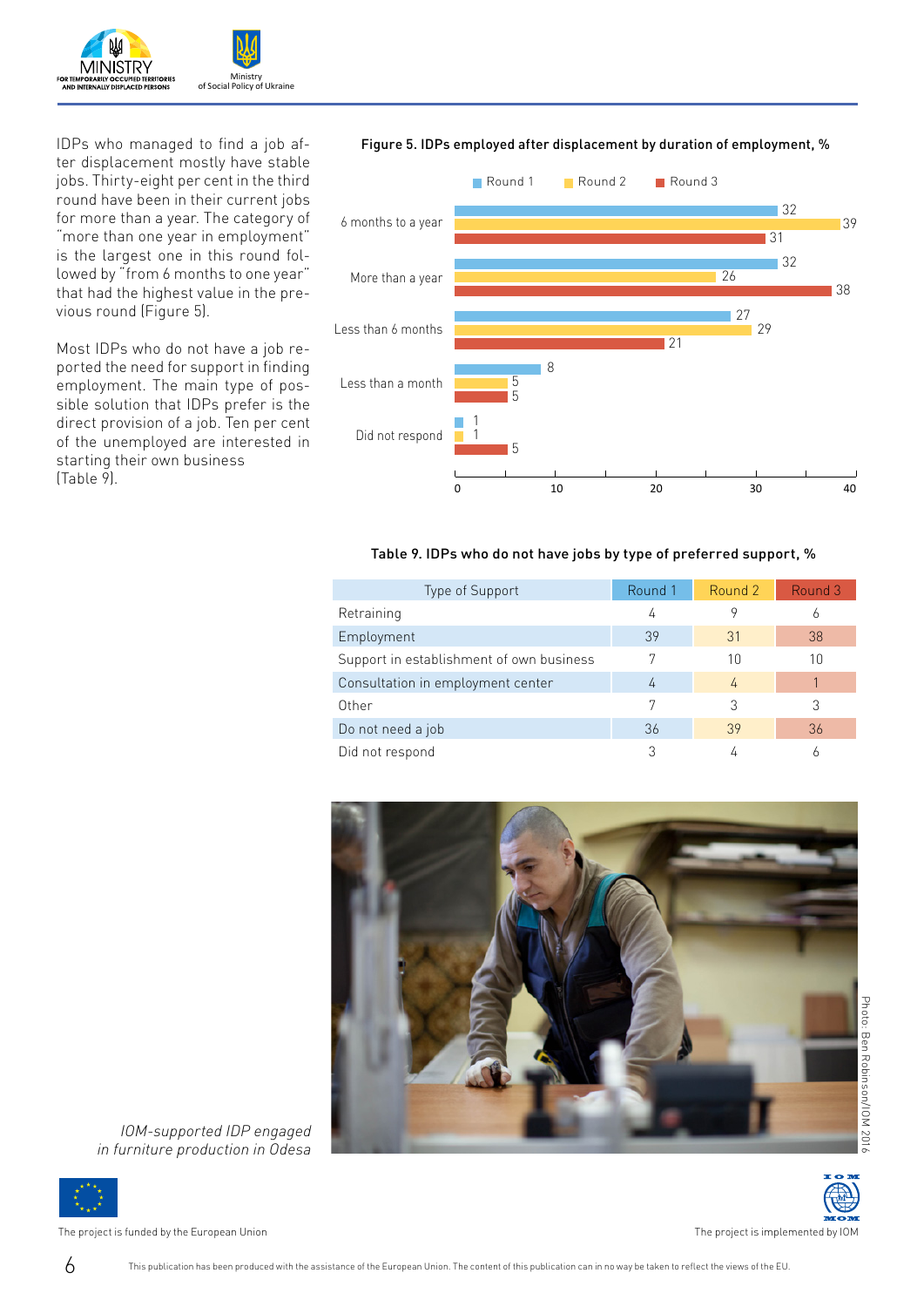

### WELL-BEING OF IDPS

The average monthly income per IDP household member for 50 percent of the surveyed IDPs is up to 1,330 UAH, down from 65 percent in the first round. Forty per cent have 1,331- 2,500 UAH on average per household member, and ten per cent have more than 2,501 UAH (Figure 6). There is a noticeable increase by 12% in the share of people who state having an income within 1,331-2500 UAH per household member that could explained by some rise in social benefits implemented by the state<sup>3</sup>.

The main sources of income for people in displacement are given in table 10. The most important source of income is provided by social benefits and IDP allowances. Salaries and pensions also comprise a significant share in the total income of IDP households. For a third of respondents, humanitarian aid is an important source of subsistence. Irregular earnings and family support are the main sources of income for 19% and 16% in the third round, respectively (Table 10).

In case respondents will have no job or livelihood opportunities, most of them (61%) will cut down their expenses first to cope with this and then work more hours (27%) address relatives/friends (28%) and various agencies for support (52%). Five per cent of respondents will decide for return to NGCA (Table 11).

#### Figure 6. Distribution of IDP households by income level and average monthly income per household member, %



#### Table 10. Main sources of income in IDP household, %

|                            | Round 1 | Round 2 | Round 3 |
|----------------------------|---------|---------|---------|
| Salary                     | 40      | 41      | 45      |
| Part time or irregular job | 14      | 22      | 19      |
| Pension                    | 38      | 36      | 32      |
| Support of relatives       | 13      | 12      | 16      |
| <b>IDP</b> allowance       | 44      | 54      | 48      |
| Social benefits            | 45      | 44      | 46      |
| Humanitarian assistance    | 30      | 37      | 32      |

#### Table 11. Coping strategies in case of no job and livelihood opportunities, % of respondents

|                                                        | Round 1 | Round 2 | Round 3 |
|--------------------------------------------------------|---------|---------|---------|
| Reduce household expenditures                          | 45      | 61      | 61      |
| Will agree to unsafe or illegal job                    | 5       | 6       | 6       |
| Will agree to work on weekend or more hours<br>per day | 22      | 22      | 27      |
| Will sell things                                       | 8       | 3       | 5       |
| Receive support from relatives and friends             | 19      | 21      | 28      |
| Try to address state authorities                       | 32      | 29      | 29      |
| Try to access NGO or international organization        | 26      | 31      | 23      |
| Return to place of living before displacement          | 8       | 6       | 5       |

<sup>3</sup> According to Article 7 of the Law of Ukraine "On State Budget of Ukraine for 2016", the minimum monthly subsistence level per capita established by the state for 1 January-30 April 2016 is 1,330 UAH, and for 1 May-30 November 2016 is 1,399 UAH. The minimum subsistence level for people able to work is 1,450 UAH since May 1, 2016 (http://zakon5.rada.gov.ua/laws/show/928-19).



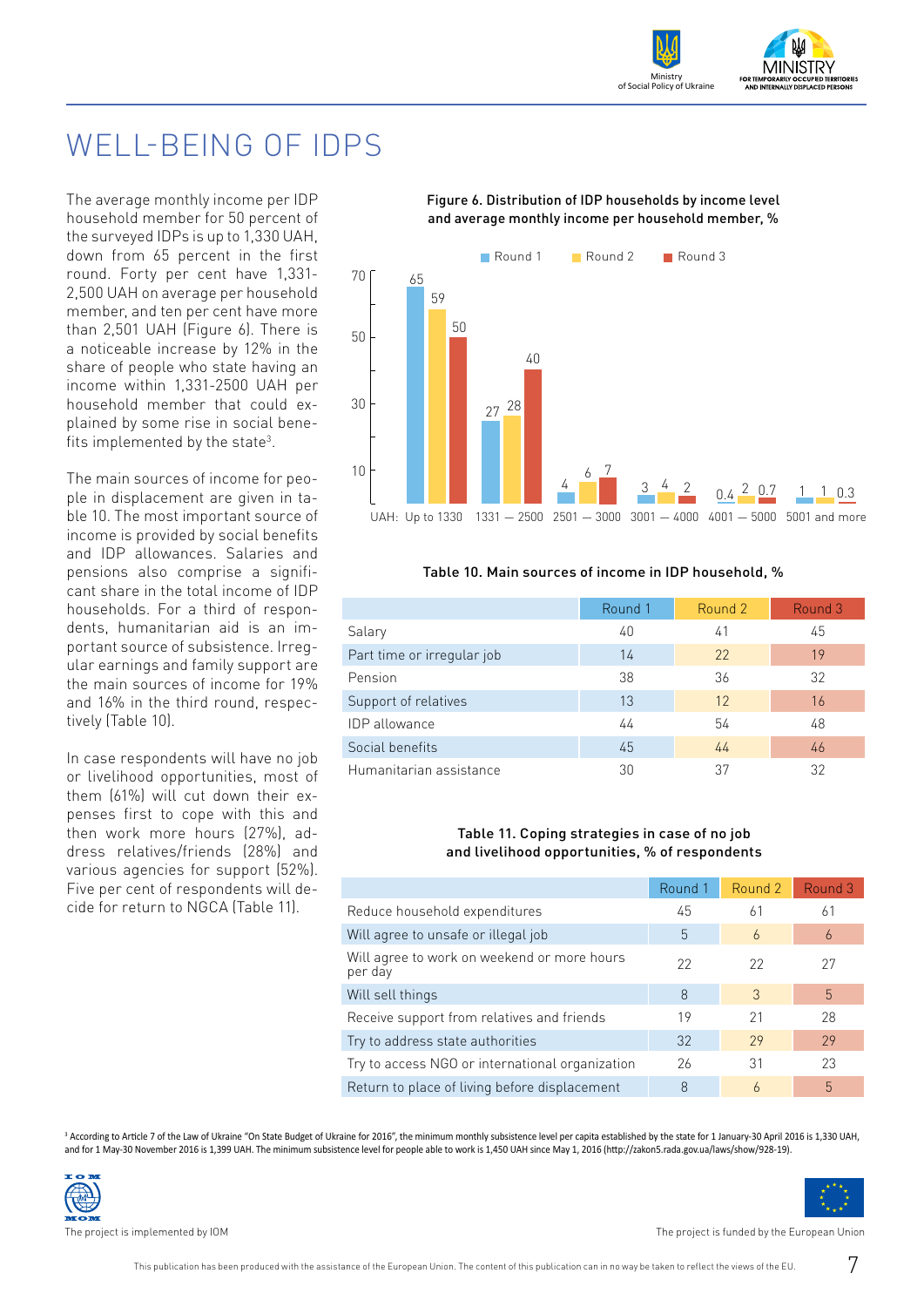

## LIVING CONDITIONS AND ACCOMMODATION TYPES

According to the results of round III, most IDPs live in and pay for their accommodation. Sixty-two per cent (62%) live in rented separate accommodation — rented apartments (47%) and rented houses (15%). A significant share of IDPs (20%) live with relatives or hosting families. Seven per cent of IDPs live in dormitories, 2% stay in collective centers and 15% rent a room in an apartment (Figure 7).

Most IDPs are satisfied with their living conditions. Major complaints refer to insulation and living space as well as sewerage and heating (Figure 8). Fewer concerns relate to safety and the availability of electricity.



*current home in Zaporizhia look beautiful*



Figure 8. IDP satisfaction with living conditions, % of respondents

Round 1 Round 2 Round 3

0 20 40 60 80 100

Figure 7. IDP accommodation type, %

The project is funded by the European Union The project is implemented by IOM

8 This publication has been produced with the assistance of the European Union. The content of this publication can in no way be taken to reflect the views of the EU.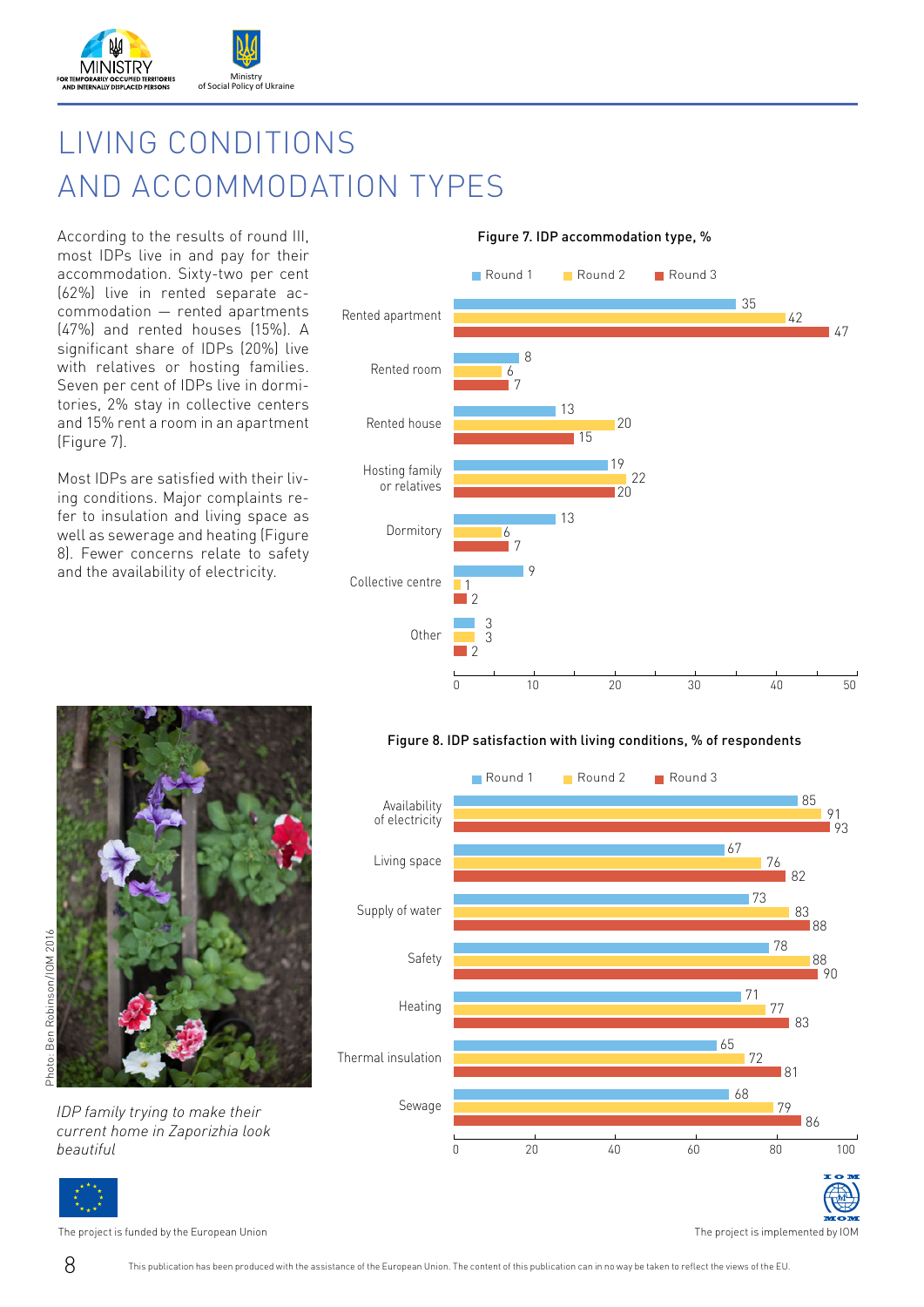

### ACCESS TO SOCIAL SERVICES

The accessibility of social services for IDPs reveals the ability to meet the needs of IDPs in vital services and is an important aspect of their integration into the host community. The main point of respondents' concern is the lack of employment opportunities (Figure 9 and 10).

The vast majority of respondents (85%) are satisfied with the social environment of their current place of residence in the third round. This is 11% higher than in the first round, and that is an important illustration of the positive attitude of host communities to IDPs and IDPs' own inclination towards integration. Only 3% of respondents are not satisfied with the social environment.

The levels of IDPs' satisfaction with the possibility of receiving social assistance (72%) and pensions (49% down from 68% in round one) are relatively high. Nine per cent (9%) and three per cent (3%) of respondents, respectively, are dissatisfied with the aforementioned services (Figures 9 and 10). Table 9 provides more detailed information on responses of households which members receive pensions.

The accessibility of such important public services as education and medical care raises some concerns amongst IDPs. Nine per cent (9%) of respondents are dissatisfied with the possibilities for accessing medical care in the third round, while 7% neutrally evaluate the issue, 80% are

satisfied, and the rest either did not respond or are undecided. A considerable uptick (by 21 %) in the IDP satisfaction level with the medical care facilities during the observation period of March-May 2016 should be noted.

Three per cent (3%) of respondents are dissatisfied with the possibilities of obtaining an education or enrolling children in schools and/or kindergartens, almost eight per cent (7%) of respondents are neutral about access to education, twenty per cent (20%) are undecided, sixty per cent (60%) are satisfied with existing capabilities to obtain education, the remaining share refer to no response (Figures 9 and 10).

#### Table 12. Satisfaction of IDPs with the possibility of receiving a pension, %

|                                                                  | Speaking about your current place of residence, how satisfied are you with the possibility of receiving a pension <sup>4</sup> , % |                       |                                                  |                          |                         |             |             |
|------------------------------------------------------------------|------------------------------------------------------------------------------------------------------------------------------------|-----------------------|--------------------------------------------------|--------------------------|-------------------------|-------------|-------------|
|                                                                  | Totally<br>satisfied                                                                                                               | Somewhat<br>satisfied | <b>Neither</b><br>satisfied, nor<br>dissatisfied | Somewhat<br>dissatisfied | Totally<br>dissatisfied | Do not know | No response |
| Households<br>with work-<br>ing and<br>non-working<br>pensioners | 62.3%                                                                                                                              | 20.5%                 | 6.4%                                             | 2.6%                     | 3.4%                    | 2.9%        | 1.9%        |
| Households<br>with mem-<br>bers with<br>special needs            | 41.6%                                                                                                                              | 29.6%                 | 13.7%                                            | 4.0%                     | 5.9%                    | 2.2%        | 3.0%        |

4 The Law of Ukraine on "Pension Provision" differentiates the following types of pensions: labour pension, pension by age, pension by disability, pension for loss of breadwinner, long-service pension (http://zakon5.rada.gov.ua/laws/show/1788-12). Disability pension is assigned for the duration of disability and are to be re-confirmed. When people with disabilities reach the retirement age, the disability pension is appointed for life and re-examination of such people are conducted only at their request. In case of change of disability group, the amount of pension is also changing.

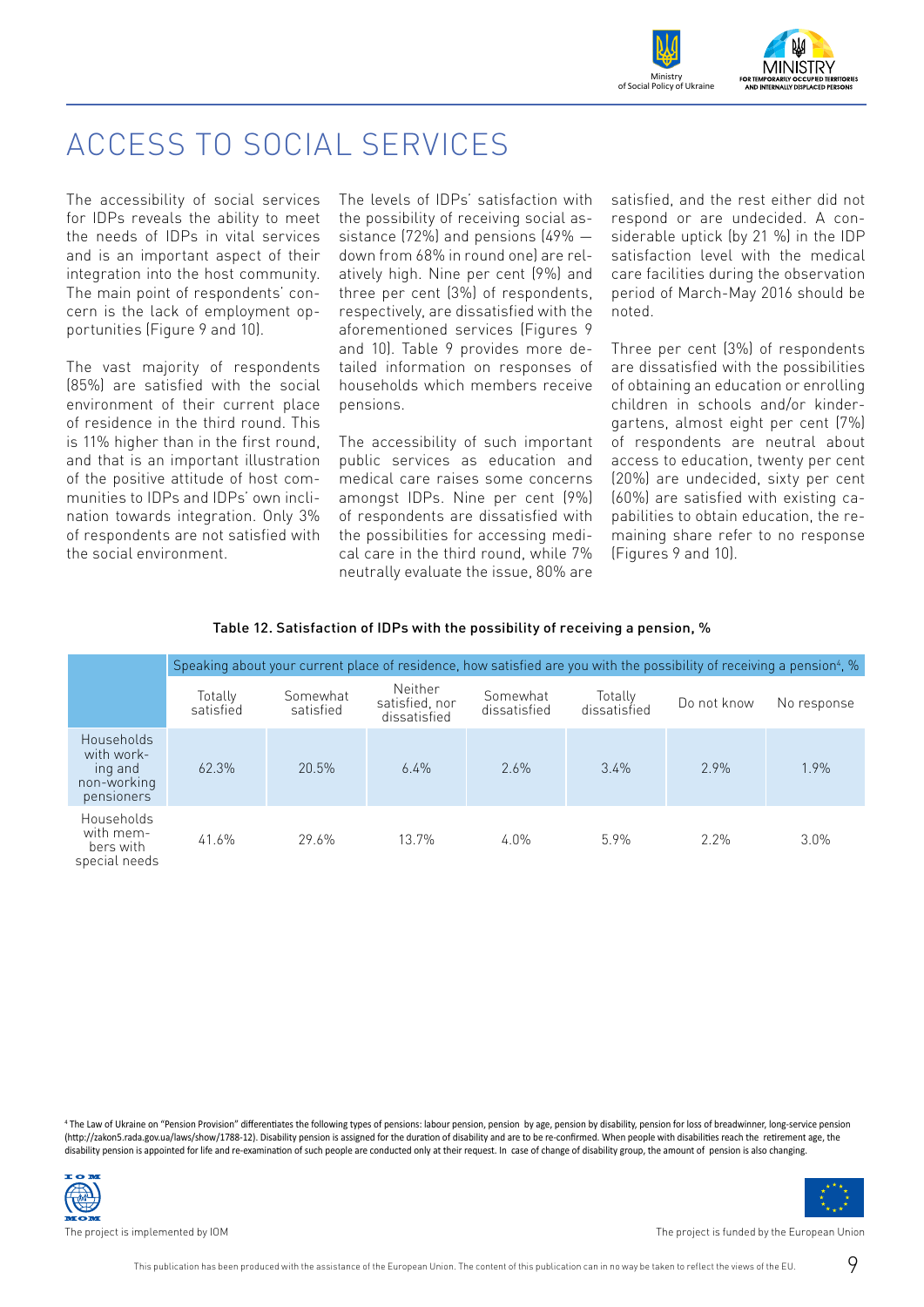

Job opportunities raise the most concerns. Twenty-six per cent (26%)% of respondents noted that they are dissatisfied with opportunities to get a job, while sixteen per cent (16%) are neutral, and thirty eight per cent (38%) are satisfied.

It is also confirmed by the responses of IDPs on the reasons behind further displacement — that problems with housing, high rental payments and lack of employment opportunities are the most challenging (please see Figure 9 below for more detailed information). All other areas health, education, social protection, public services — are considered by most of key informants to be rather accessible for IDPs

The main reasons for IDPs' dissatisfaction with public services is the lack of jobs (56%), lack of funds (21%), lack of information support (21%), gross attitudes towards displaced (14%) and corruption (15%) (Table 13).



*IOM-supported IDPs growing strawberry in Zhytomyr Region*



The project is funded by the European Union The project is implemented by IOM



#### Figure 9. IDPs satisfaction with public services and environment, % of respondents





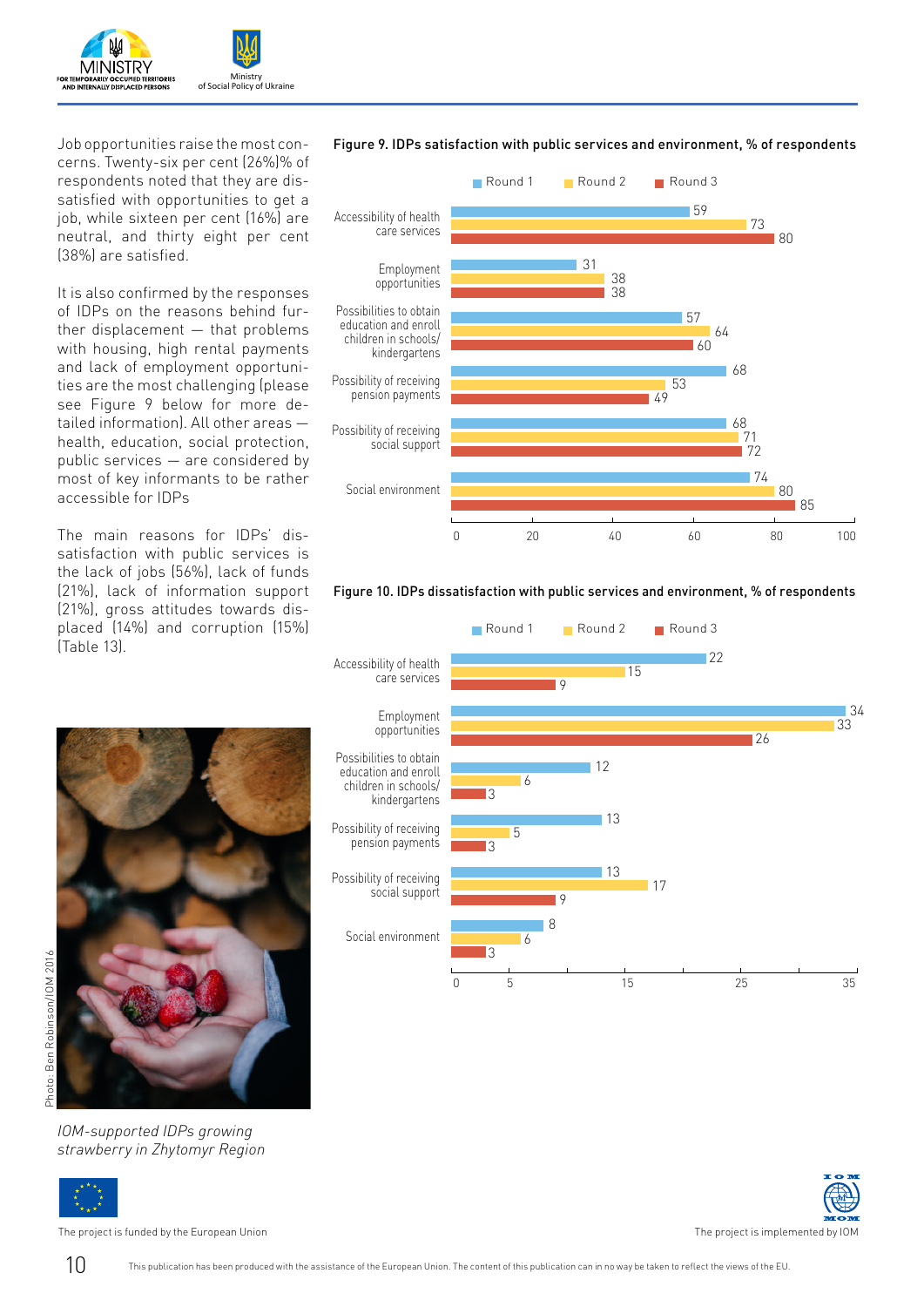

#### Table 13. Reasons for IDPs' dissatisfaction with public services, % of respondents who responded positively

|                             | Round 1 | Round 2      | Round 3 |
|-----------------------------|---------|--------------|---------|
| Lack of necessary documents | 13      | 8            |         |
| Lack of funds               | 44      | 24           | 21      |
| Lack of information         | 30      | 34           | 21      |
| Corruption                  | 20      | 21           | 15      |
| Brusque treatment           | 28      | 22           | 14      |
| Transport accessibility     | 5       | $\mathsf{Q}$ | 10      |
| Other                       | 27      | 13           | 12      |
| Lack of job vacancies       |         | 38           | 56      |

## IDPS' MOBILITY AND THEIR INTEGRATION

Almost 99% of the surveyed IDPs come from the Donbas, and the number of people who left Donetsk Oblast is nearly twice the number of those who were displaced from Luhansk Oblast (Table 14).

The interviewed IDPs reside in host areas for quite a long time. The share of people staying 18 months and more at the current place of residence was steadily increasing from round to round and comprised 45% in round 3 (25% growth in the category) (Table 15).

|                | Round 1 | Round 2 | Round 3 |
|----------------|---------|---------|---------|
| AR Crimea      | 13      | 14      | 16      |
| Donetsk Oblast | 63.5    | 66.9    | 66.4    |
| Luhansk Oblast | 352     | 31 7    | 32 U    |

#### Table 15 . Distribution of IDPs by duration of stay in current place of living by rounds, %

|                        | Round 1 | Round 2 | Round 3 |
|------------------------|---------|---------|---------|
| Up to 6 months         |         |         |         |
| 6-12 months inclusive  | 21      | 17      | 16      |
| 12-18 months inclusive | 51      | -35     | 34      |
| More than 18 months    | 20      | 37      | 45      |

#### Table 16. Distribution of IDPs by number of movements in displacement, % by place of origin

|                                                            |                     | Round 1           |                   |       |                     | Round 2           |                   |                 |                     |                          |                   |       |
|------------------------------------------------------------|---------------------|-------------------|-------------------|-------|---------------------|-------------------|-------------------|-----------------|---------------------|--------------------------|-------------------|-------|
|                                                            | <b>AR</b><br>Crimea | Donetsk<br>Oblast | Luhansk<br>Oblast | Total | <b>AR</b><br>Crimea | Donetsk<br>Oblast | Luhansk<br>Oblast | Total           | <b>AR</b><br>Crimea | <b>Donetsk</b><br>Oblast | Luhansk<br>Oblast | Total |
| Did not move after<br>displacement from<br>place of origin | 80                  | 72                | 71                | 71    | 96                  | 75                | 74                | 75              | 80                  | 82                       | 83                | 82    |
| Moved farther.<br>including:                               | 20                  | 28                | 29                | 29    | 4                   | 25                | 26                | 25              | 20                  | 18                       | 16                | 18    |
| Once                                                       |                     | 15                | 7                 | 12    | 0                   | 10                | 6                 | 9               |                     | 8                        | 5                 | 8     |
| Twice                                                      | 0                   | 8                 | 13                | 10    | 4                   | 8                 | 13                | 10 <sup>1</sup> | $\theta$            | $7^{\circ}$              | 6                 | 7     |
| Three and more                                             | 19                  | 5                 | 9                 | 7     | 0                   | 6                 |                   | 6               | 20                  | 3                        | 5                 | 3     |

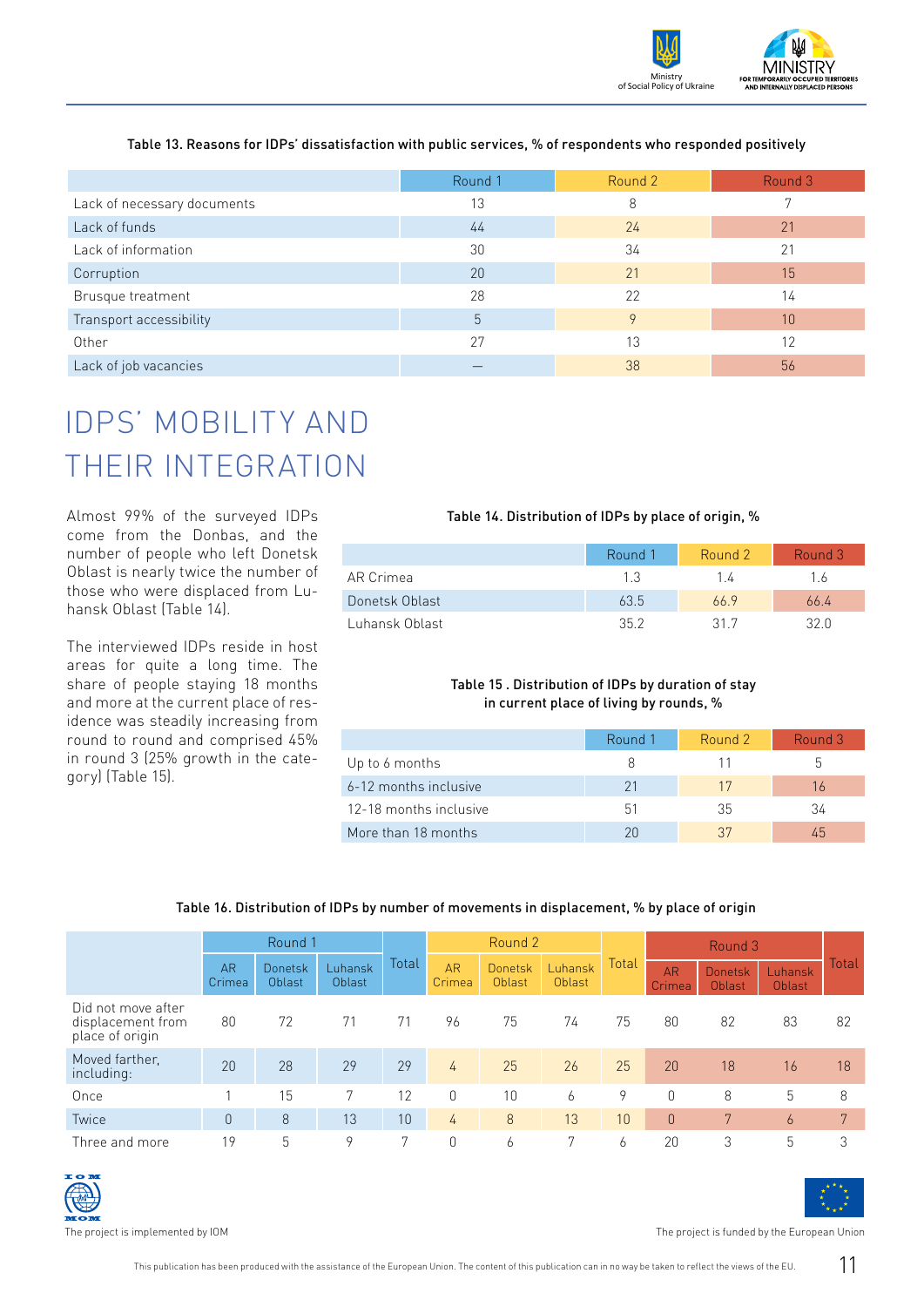

For the vast majority of IDPs, the current place of residence is the first location after displacement, where they have lived for at least a month. IDPs who initially moved from Crimea most rarely moved, as compared to people displaced from the NGCA of Luhansk Oblast (Table 16).

The main reasons that prod IDPs to move again after displacement are issues with housing. On the other hand, the unavailability of health care facilities and lack of educational possibilities have rarely been determined as reasons to move farther (Table 17).

According to the third round data, every eighth IDP intends to remain permanently in the current place of residence. The highest rate is for IDPs from Crimea, and the lowest is for

#### Table 17. IDPs' reasons to move again after displacement (% of people who responded to the relevant question)

|                                          | Round 1 | Round 2       | Round 3 |
|------------------------------------------|---------|---------------|---------|
| Lack of employment opportunities         | 17      | 14            | 12      |
| Problems with housing                    | 40      | 41            | 41      |
| High rental payment for housing          | 29      | 36            | 36      |
| Safety issues                            | 12      | 9             |         |
| Lack of education possibilities          | റ       |               | 4       |
| Inaccessibility of healthcare facilities |         | $\mathcal{P}$ | 3       |
| Social environment                       |         |               |         |

IDPs coming from Donetsk Oblast. Over one-half of IDPs plan to remain in the current settlement till the end of the conflict (52%) or for at least a year (10%) (Table 18). The vast majority of those who intend to relocate plan to settle in Ukraine.

Almost one-fifth of IDPs are willing to return at some point in time to the NGCA. The majority of IDPs with such intentions come from Donetsk Oblast. About half of the IDPs from Donetsk and Luhansk oblasts and more than one-third of the IDPs from Crimea are undecided about their intentions to return to their place of residence before displacement (Table 19).

#### Table 18. Distribution of IDPs by intention to stay in the current place of living, %

|                                                           |                     | Round 1                  |                   |                | Round 2             |                          |                   |       |                     | Round 3                  |                   |             |
|-----------------------------------------------------------|---------------------|--------------------------|-------------------|----------------|---------------------|--------------------------|-------------------|-------|---------------------|--------------------------|-------------------|-------------|
| Do you plan to stay<br>in the current place<br>of living? | <b>AR</b><br>Crimea | <b>Donetsk</b><br>Oblast | Luhansk<br>Oblast | Total          | <b>AR</b><br>Crimea | <b>Donetsk</b><br>Oblast | Luhansk<br>Oblast | Total | <b>AR</b><br>Crimea | <b>Donetsk</b><br>Oblast | Luhansk<br>Oblast | Total       |
| Yes, forever                                              | 20                  | 10                       | 17                | 13             | 23                  | 11                       | 15                | 12    | 17                  | 14                       | 11                | 13          |
| Yes, at least for a<br>year                               | 0.0                 | 12                       | $\mathbf{1}$      | 11             | 16                  | 9                        | 14                | 11    | 10                  | 7,5                      | 16                | 10          |
| Yes, till the conflict<br>ends                            | 52                  | 54                       | 41                | 49             | 18                  | 54                       | 40                | 49    | 23                  | 53                       | 52                | 52          |
| Yes, other                                                | 14                  |                          | 3                 | $\overline{2}$ | 4                   | $\overline{2}$           | 9                 | 4     | $\theta$            | 1                        | $\overline{2}$    | $2^{\circ}$ |
| No                                                        | 8                   | 5                        | 10                | 7              | 1                   | 5                        | 5                 | 5     | 4                   | 4                        | 4                 | 4           |
| Difficult to respond<br>/ no response                     | 6                   | 18                       | 18                | 18             | 38                  | 19                       | 17                | 19    | 46                  | 28                       | 15                | 19          |

#### Table 19. Distribution of IDPs by intention to return to their places of living before displacement, %

|                                                                             | Round 1             |                   |                   |       | Round 2             |                          |                   |       | Round 3             |                          |                   |       |
|-----------------------------------------------------------------------------|---------------------|-------------------|-------------------|-------|---------------------|--------------------------|-------------------|-------|---------------------|--------------------------|-------------------|-------|
| Do you plan to<br>return to your place<br>of living before<br>displacement? | <b>AR</b><br>Crimea | Donetsk<br>Oblast | Luhansk<br>Oblast | Total | <b>AR</b><br>Crimea | <b>Donetsk</b><br>Oblast | Luhansk<br>Oblast | Total | <b>AR</b><br>Crimea | <b>Donetsk</b><br>Oblast | Luhansk<br>Oblast | Total |
| Yes                                                                         | 8                   | 47                | 39                | 44    | 8                   | 43                       | 24                | 37    | 20                  | 40                       | 25                | 33    |
| <b>No</b>                                                                   | 22                  | 19                | 27                | 22    | 58                  | 17                       | 28                | 21    | 31                  | 20                       | 28                | 27    |
| Difficult to respond<br>/ no response                                       | 70                  | 34                | 34                | 34    | 34                  | 40                       | 48                | 42    | 49                  | 40                       | 47                | 40    |



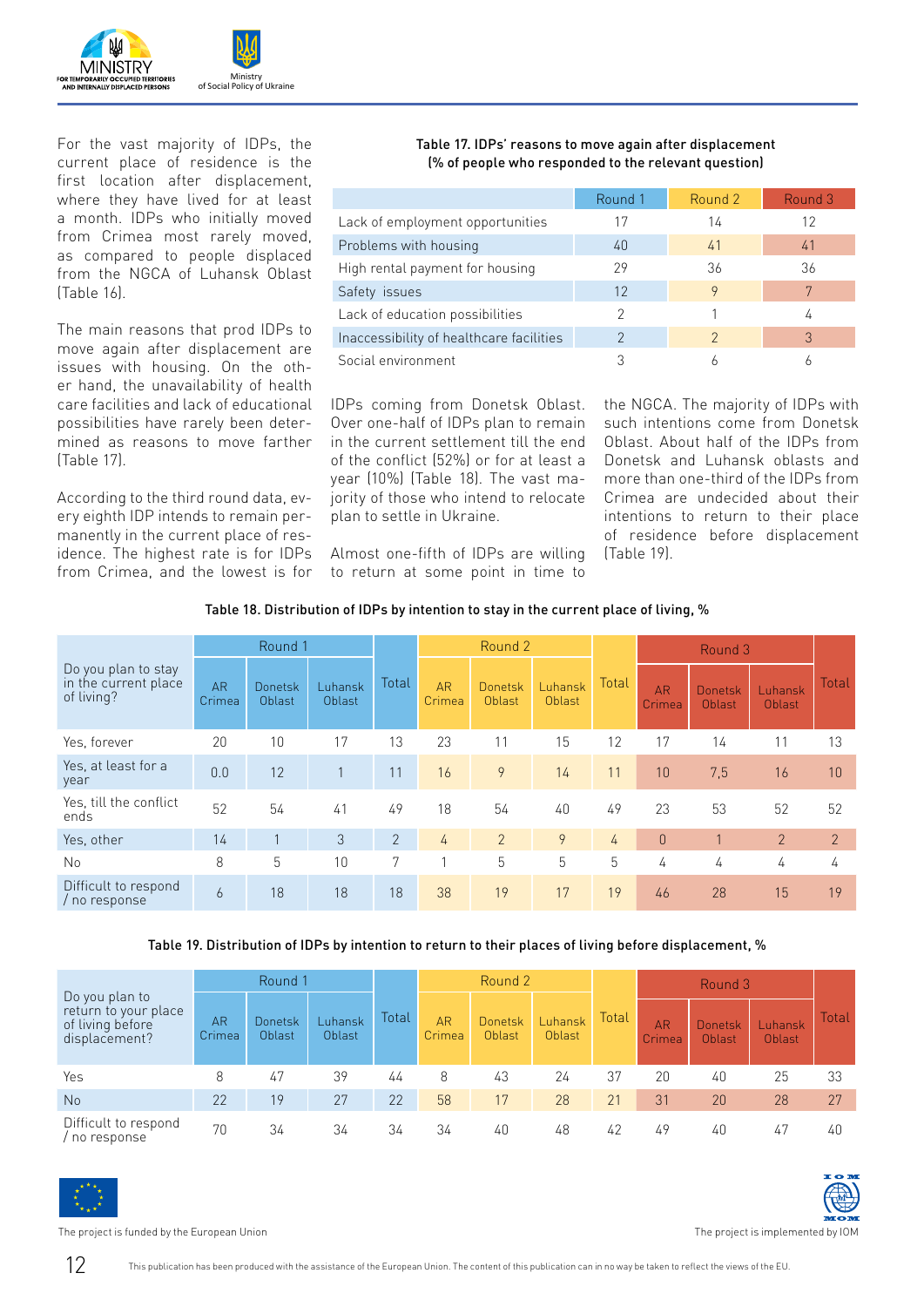

### ANNEX. METHODOLOGY

The information support of NMS in the third round is performed by combining data obtained from multiple sources, namely:

• administrative data;

• data of sample surveys of IDP households;

• available relevant data from other sources.

The object of the NMS is the IDP population at their place of settlement in 24 oblasts of Ukraine and the city of Kyiv.

The subject of this survey is the situation and problems related to IDPs' location, their movements or intentions to move further, return intentions, and local communities' perception of the IDPs' situation in 24 oblasts of Ukraine and the city of Kyiv.

Target groups — IDP individuals and

households.

The survey collects information on: socioeconomic characteristics of IDPs and IDP households, IDP trends and movement intentions, employment and livelihood of IDPs, IDP access to social services, preferred sustainable solutions and assistance needs as well as analysis and recommendations on the ways to solve the problems.

With the purpose to conduct face-toface interviews with key informants and IDP households, a territorial sample comprising 300 units was devised (sample distribution by oblasts is provided in Table 1). The general population of registered IDPs as of December 2015 was stratified by oblast. The selection of territorial units was carried out with the probability proportional to the number of

registered IDPs in each of them. In each territorial unit, two key informants and two IDP households were selected for the third round of the NMS.

The sample survey of IDP households for face-to-face interviews envisages the formation of a stratified multistage probability sample of households. The monthly sample size makes up no less than 600 households. The cumulative sample size will be no less than 2,400 households. This will provide a reliable assessment of key indicators at the national level (on a monthly basis) as well as a regional one based on data consolidated during March-May 2016. The distribution of IDP households for face-to-face interviews within the second round of the NMS is provided in Table 2.



*IDP child in Zhytomyr*